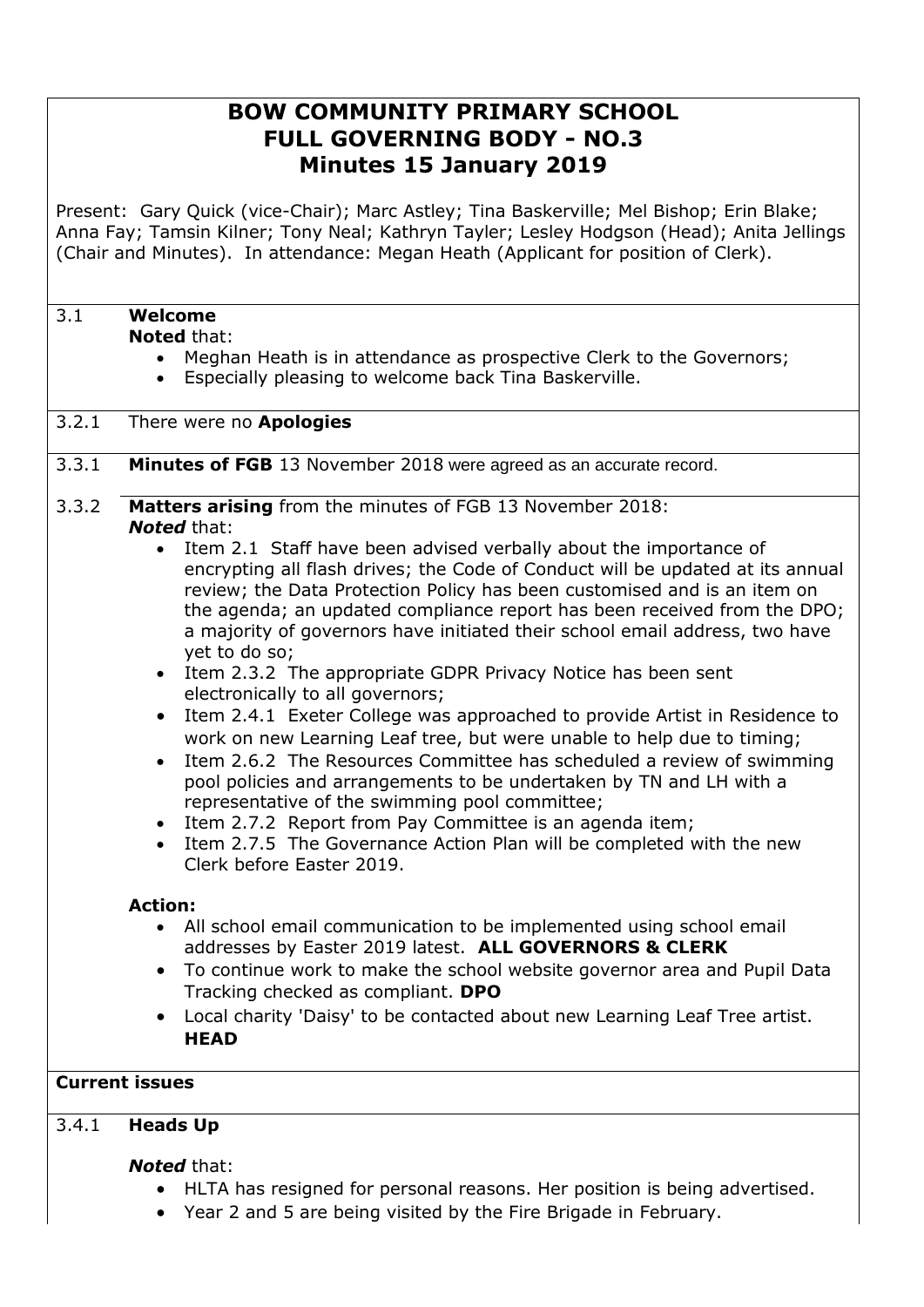Julie Stevens from Babcock visited new maths coordinator to help us improve maths outcomes within the school. Feedback from maths coordinator very positive.

# 3.4.2 **Teaching & Learning**

### *Noted* that:

- There has been an increase in the number of SEND and safeguarding referrals, and therefore an increased workload for SENDCO. They have been asked to record the hours they work to have their contracts updated if necessary.
- Data Dashboard shows that generally performance has improved year on year since 2016;
- KS2 data dashboard shows male low attainers born in the summer have performed well.
- Maths is the priority subject area for the school in this academic year.

#### **ACTION:**

 To look into the impact of new pupils entering school into year 6 on the overall school performance data. **HEAD**

## 3.4.3 **Resources**

#### *Noted* that:

- The data from the benchmark analysis is generally reassuring though staff costs are high because of additional unfunded TA needs, leaving less to spend on other resources (in line with our strategy).
- Our 'occupation' data in the benchmark analysis is being queried.
- LED lighting is likely to be installed using a government backed lending initiative, with financial saving realised after 5 years;
- Swapping energy supplier is being explored to reduce costs;
- Health and safety visits are complete;
- Pupil Premium Report has been published on the website;
- The sense of everything getting tighter financially is affecting all areas of the school and staff;
- Third year budget forecast is very tight.

#### 3.4.4 **Sensory Garden**

Item moved to 8.2 on agenda.

#### **Strategic planning**

# 3.5.1` **SDP**

#### *Noted* that:

- Mrs Harvey is the new maths coordinator.
- Times tables being promoted by all teachers as times table statutory testing for year 4 pupils to be introduced in 2020.
- All classes are doing regular common exception word spelling tests.
- Mrs Harvey to be trained as safeguarding officer next month.
- Miss Williams has been allocated both PE responsibilities and school council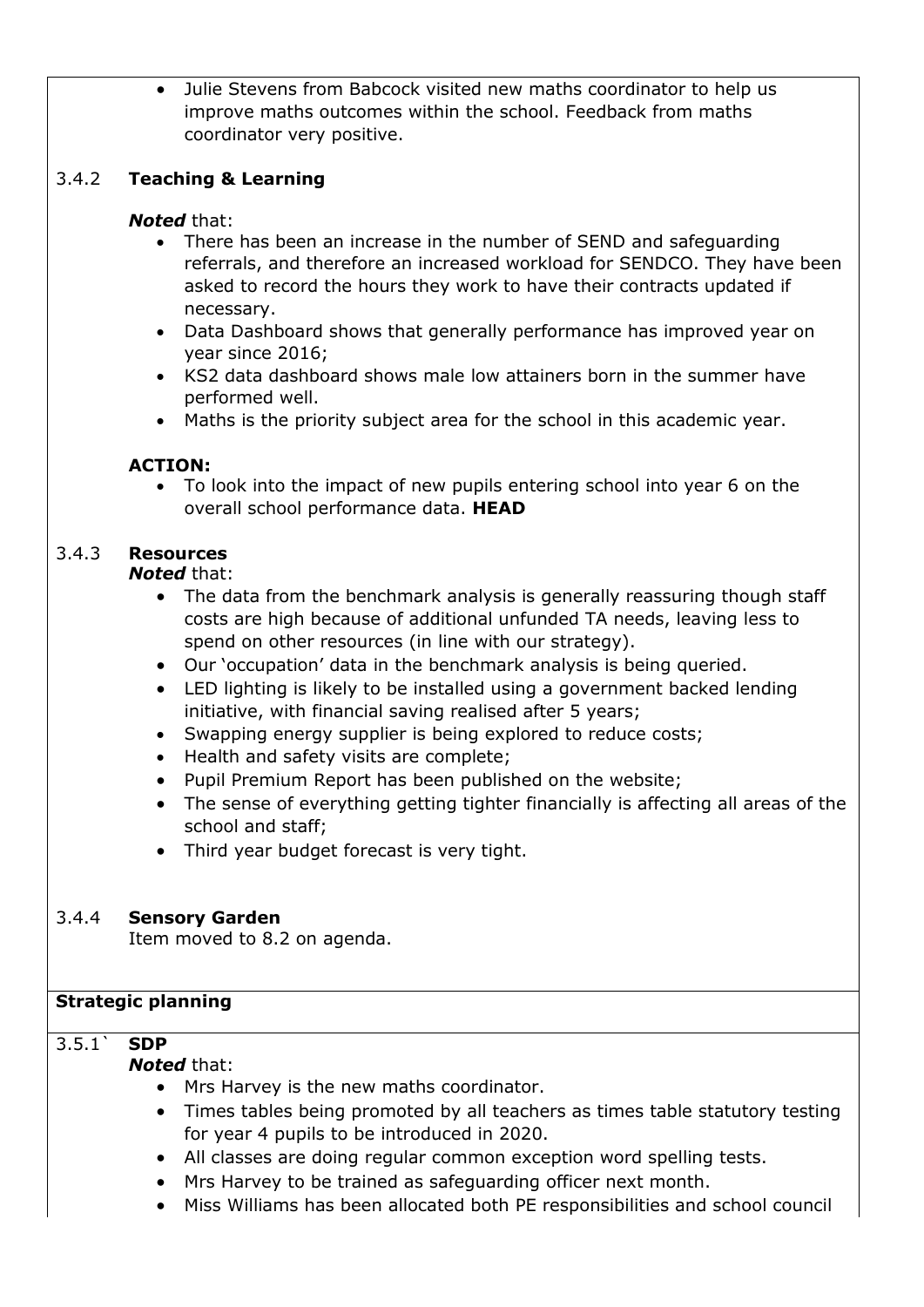but will need time to catch up from her absence through illness.

- The school gates are now being closed most evenings.
- 'SPTO' is closing down at the end of the year, approximately 6-7 years of data stored on there.
- Exterior doors all need to be replaced at the same time as must all be under the same master key.
- Concerns raised about how not all SEND pupils *can* progress and whether this is taken into consideration by OFSTED.

# **ACTION:**

To look at saving the data stored on 'SPTO'. **HEAD**

The Chair thanked Megan Heath for her attendance, and she left the meeting.

## 3.5.2 **Risk Register**

#### *Noted* that:

 Resources Committee will continue to develop the Risk Register for consideration by FGB in the summer term.

#### **Governance**

## 3.6.1 **Pay Committee**

#### *Noted* that:

 The Committee has met twice in the autumn term; there are no outstanding issues.

#### 3.6.2 **TOR**

#### *Agreed* that:

 The proposed amendments be made and the updated Terms of Reference be adopted.

#### 3.6.3 **GDPR Policy**

#### *Agreed* that:

- Alvin Scott is the Bow CPS Data Protection Officer;
- The Data Protection Policy be adopted.

#### **ACTION:**

- **Agree associated policies at next FGB (Clerk);**
- **Amend the Complaints Policy to note the connection with the Data Protection Policy (Clerk).**

#### **Statutory reporting and accountability**

#### 3.7.1 **Safeguarding Scenario**

*Governors considered a specific and realistic safeguarding scenario, for their ongoing learning around this important duty.*

# 3.7.2 **Pupil attendance**

*Noted* that: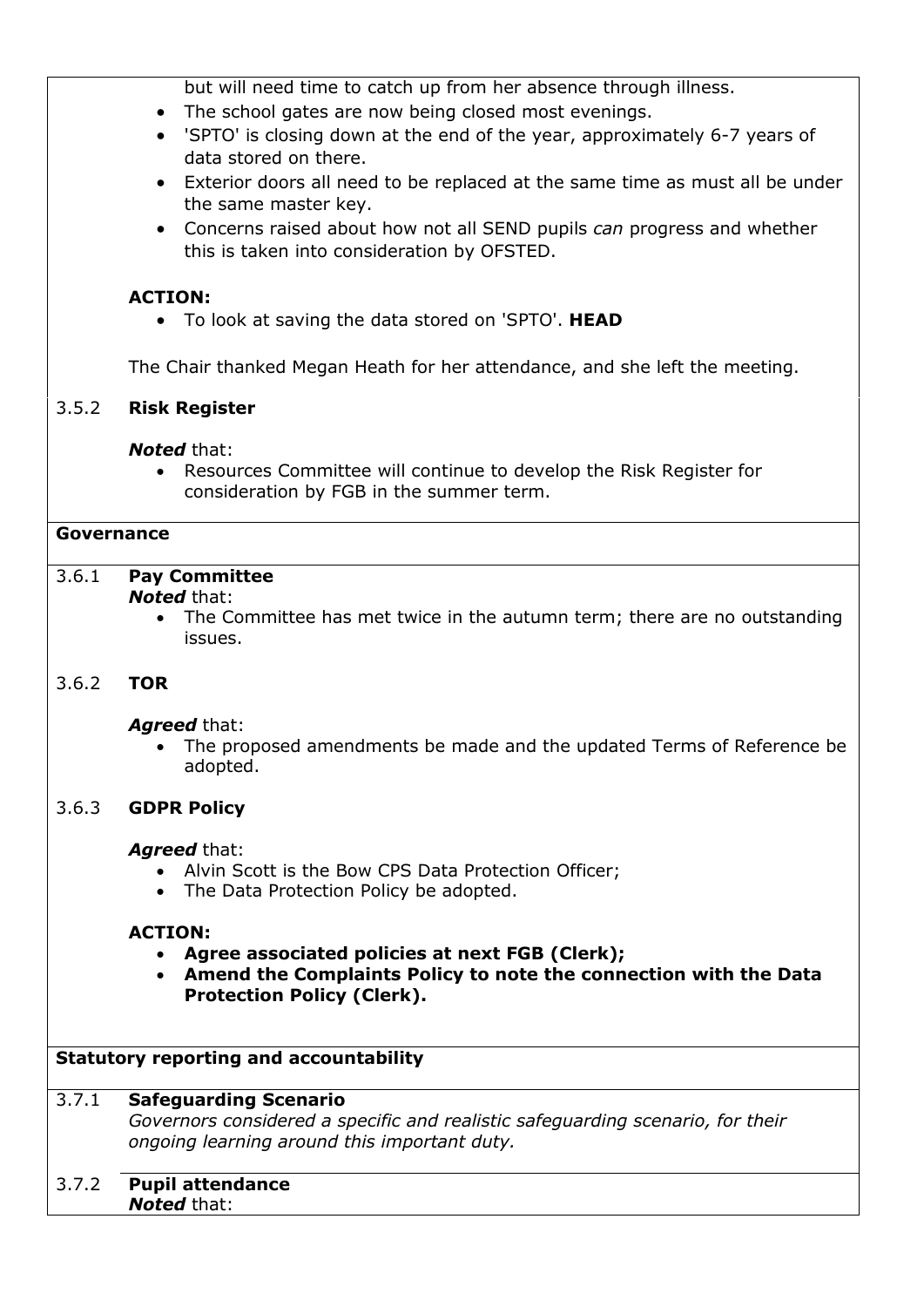- There is a new directive from DCC, with a new form, and increased fines;
- Next CLC will agree a collective attendance policy;
- There was 95.43% attendance in Autumn term;
- KS1 illness absence was significant.

## **ACTION: All governors to continue to communicate the importance of full attendance, and to clarify the role of county directives to parents.**

# 3.7.3 **SEND**

#### *Noted* that:

- SEND pupil numbers are reported in the SDP;
- Numbers of SEND pupils have increased;
- The process demands for each SEND pupil are high ('Team Around the Family' (TAFs)), with termly meetings for each child;
- There are currently 12 TAF pupils;
- SENDCO hours have been increased beyond those budgeted for;
- There are long waiting lists with DCC, and 1:1 support remains underfunded;
- CAMS is to be transferred back to Devon Partnership Trust within the NHS.

#### **Communities and Communication**

# 3.8.1 **Parents**

#### *Noted* that:

- A Parents Forum was advertised to discuss improvements to communication with parents but only one parent attended;
- There is an informal WhatsApp group which facilitates communication for those signed up, and a FOBS Facebook page;
- ParentMail.co.uk has been purchased by the school and will be live to parents after Easter, this facility can send messages to parent 'phones;
- Parents have requested electronic payment facility, this will be phased in to be fully in place by September 2019;

#### **ACTION: Governors who are parents to feedback how ParentMail is working at FGB 6.**

#### 3.8.2 **FOBS**

#### *Noted* that:

- Head met with FOBS rep recently;
- Some of the recently raised money could be used to fund both a sensory area within the school (identified by TB's SEND Learning Walk Report), and the renovation of the paved area next to the front of the school building with improved lighting and replanting as a sensory garden.

#### **ACTION: MA to approach Bow Garden Centre for sponsorship with plants and/or compost etc.**

# 3.8.3 **Questionnaire**

#### *Noted* that:

 Previously used 'off the shelf' parental questionnaire questions have yielded useful responses which have been acted upon, so opportunity to move to questionnaire targeted at specific issues;

*Agreed* that Healthy Eating would be focus of 2019 Parent Questionnaire;